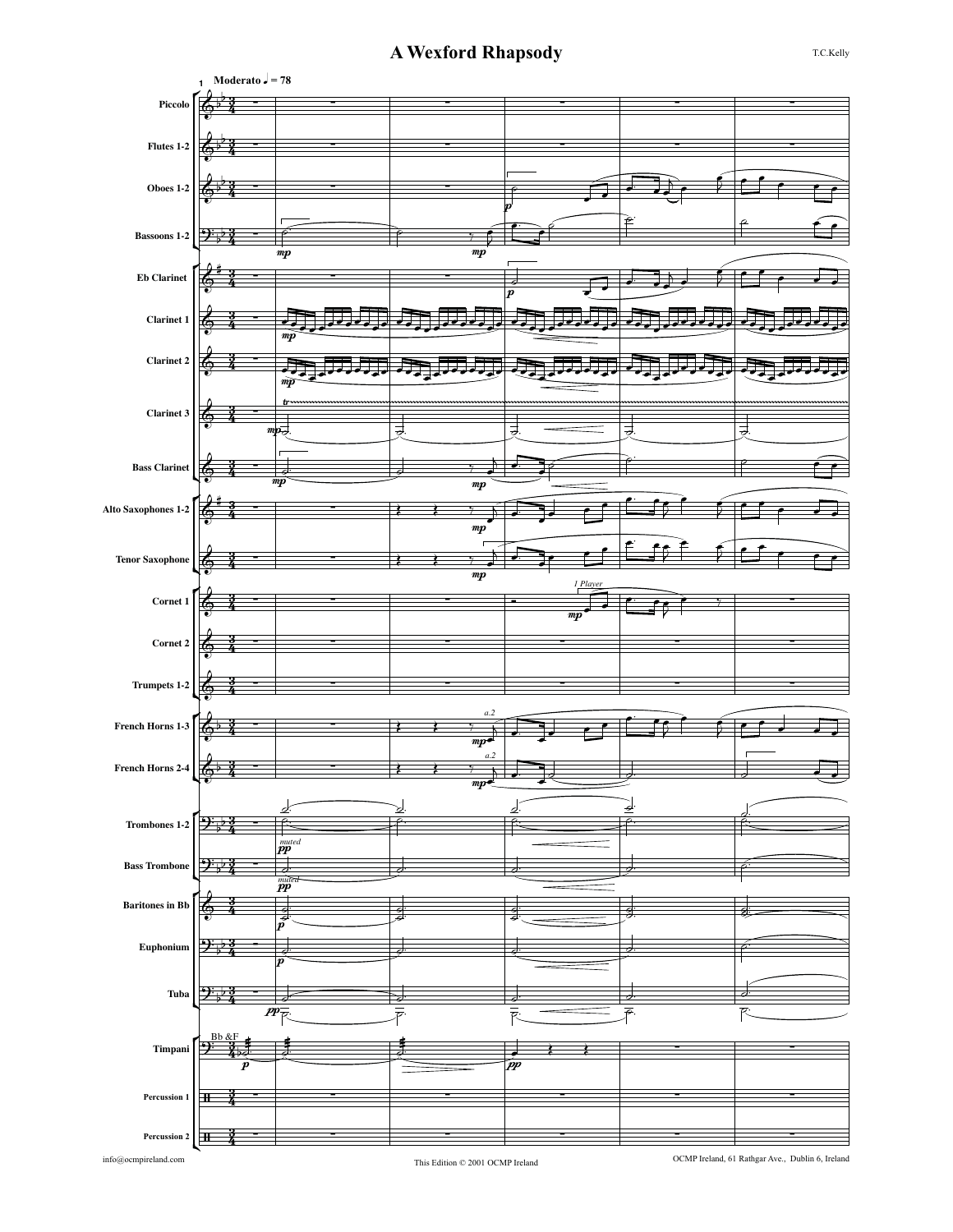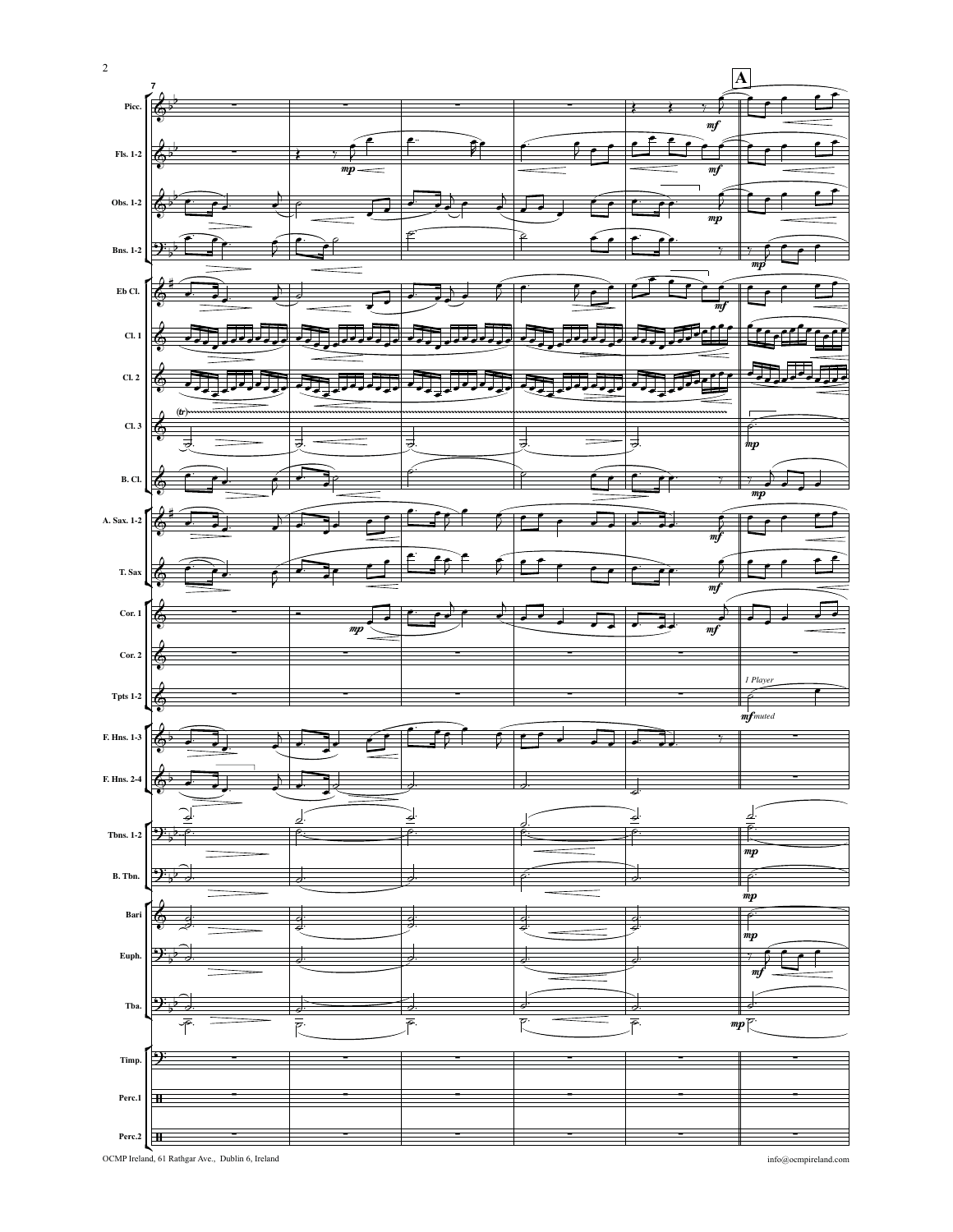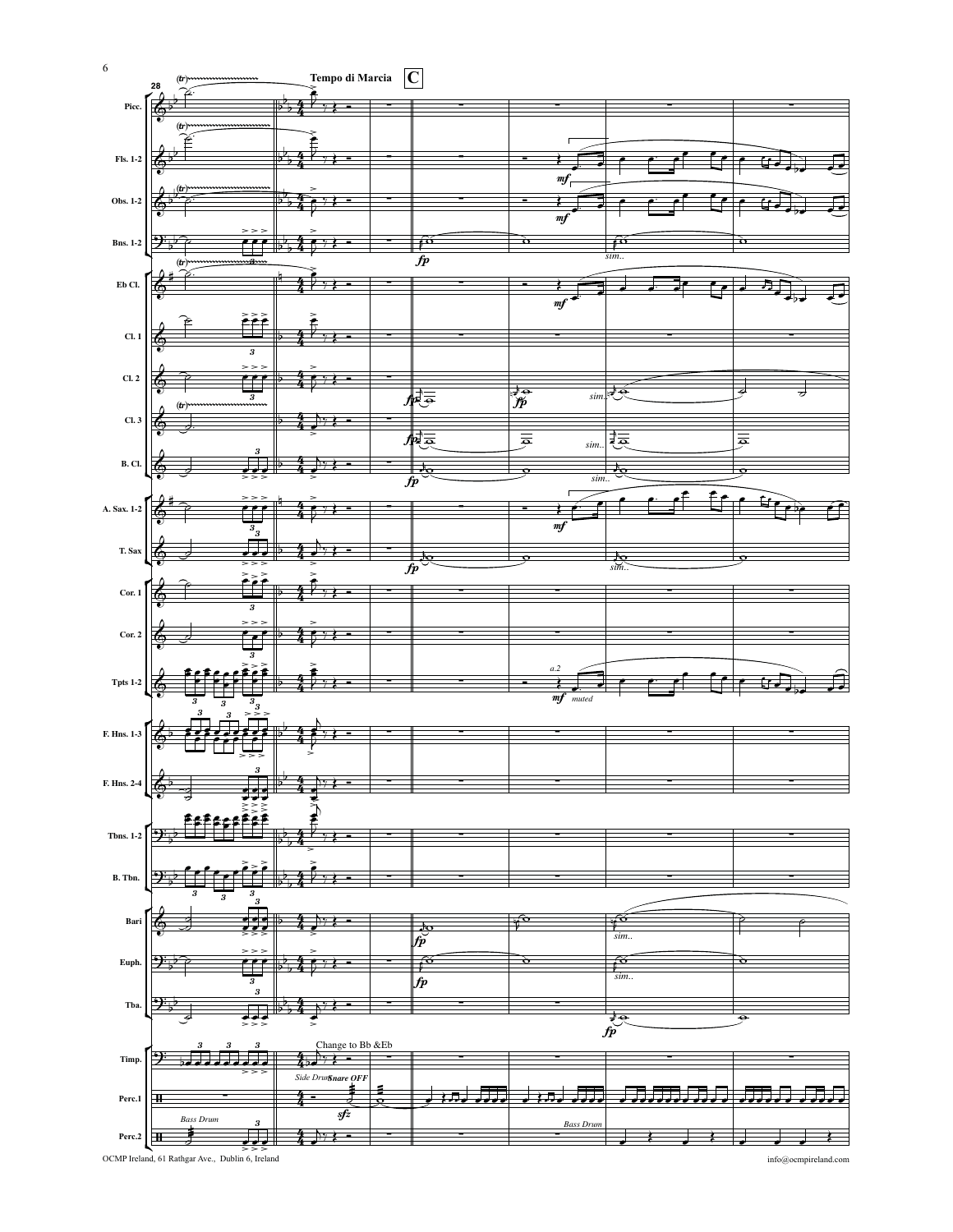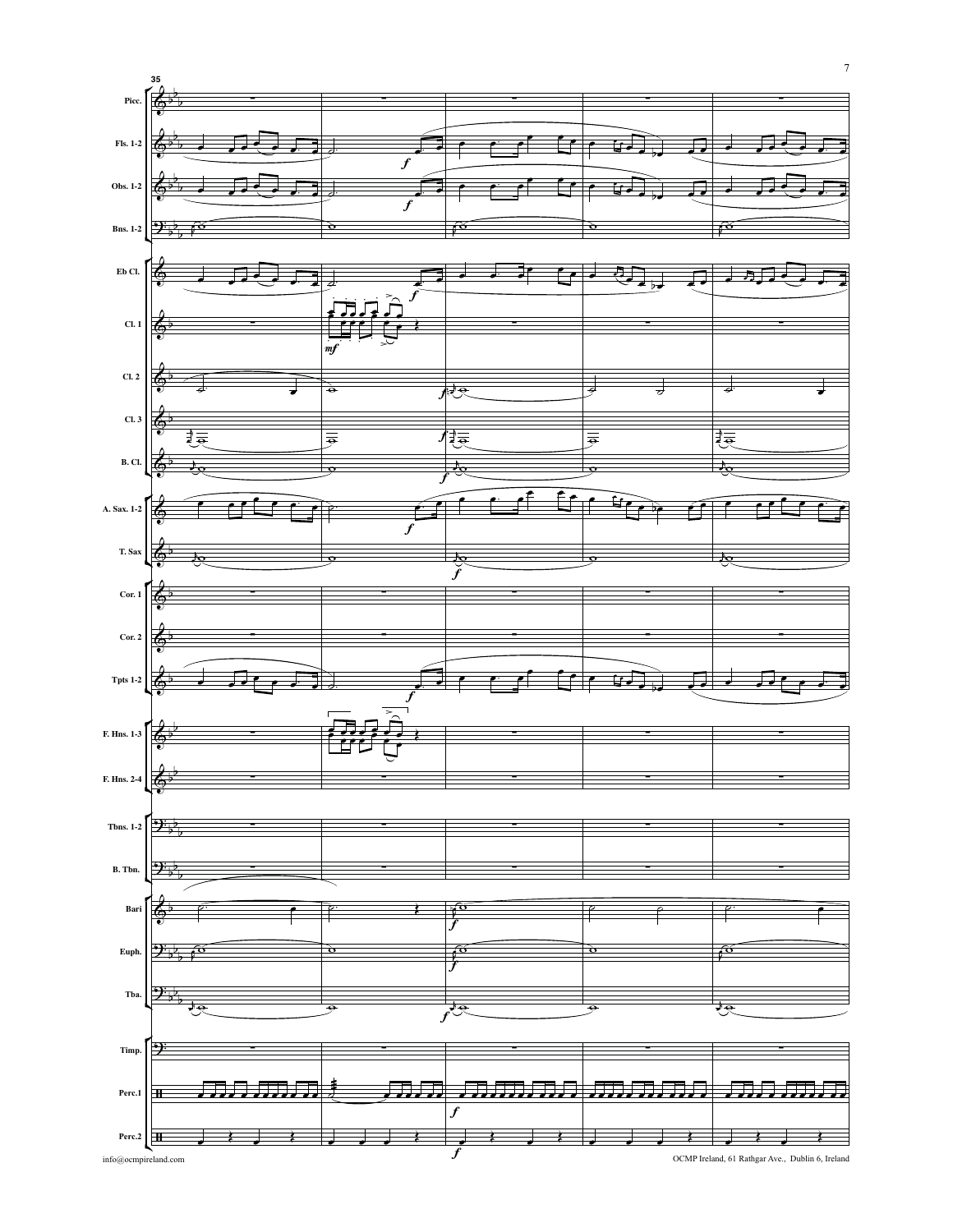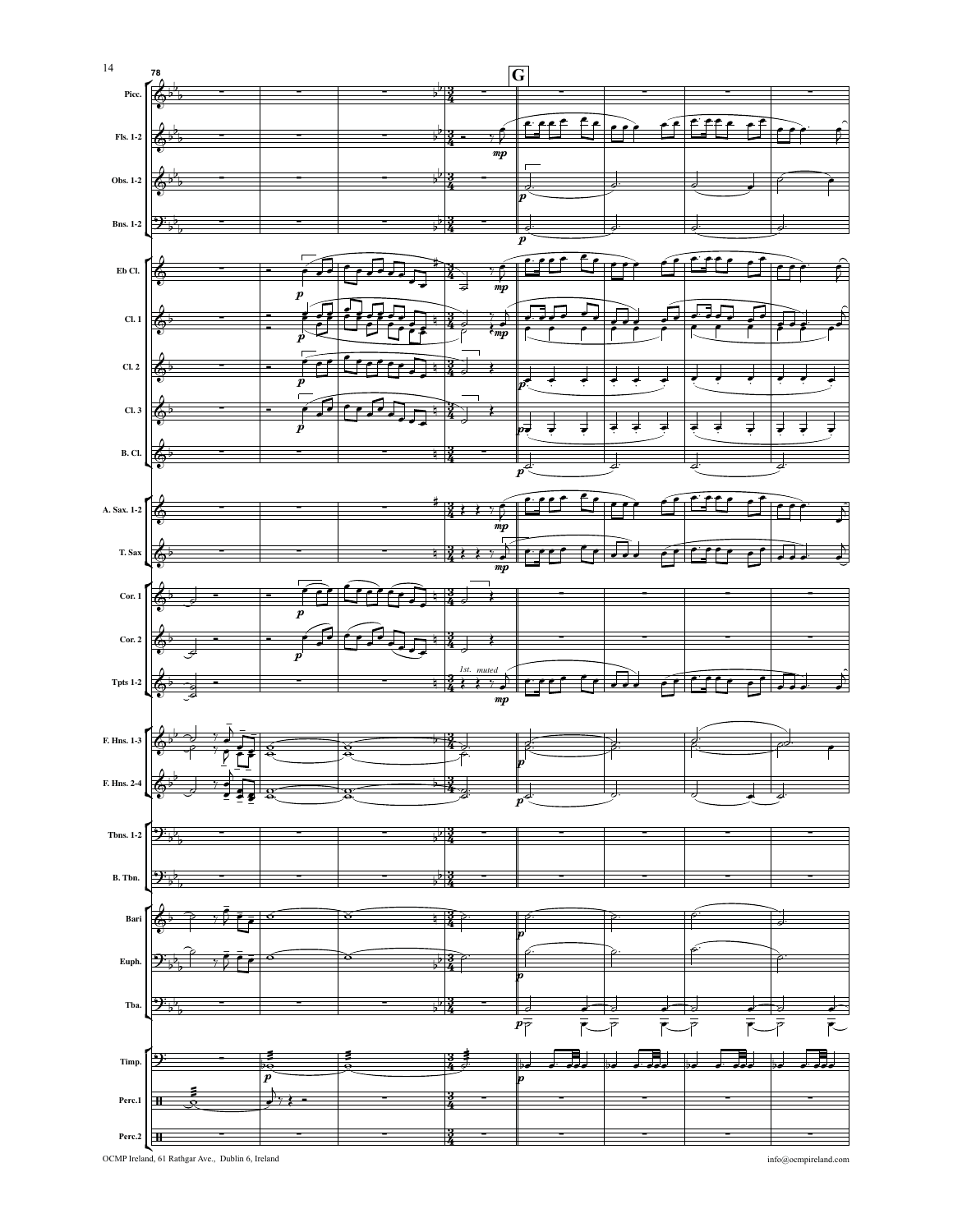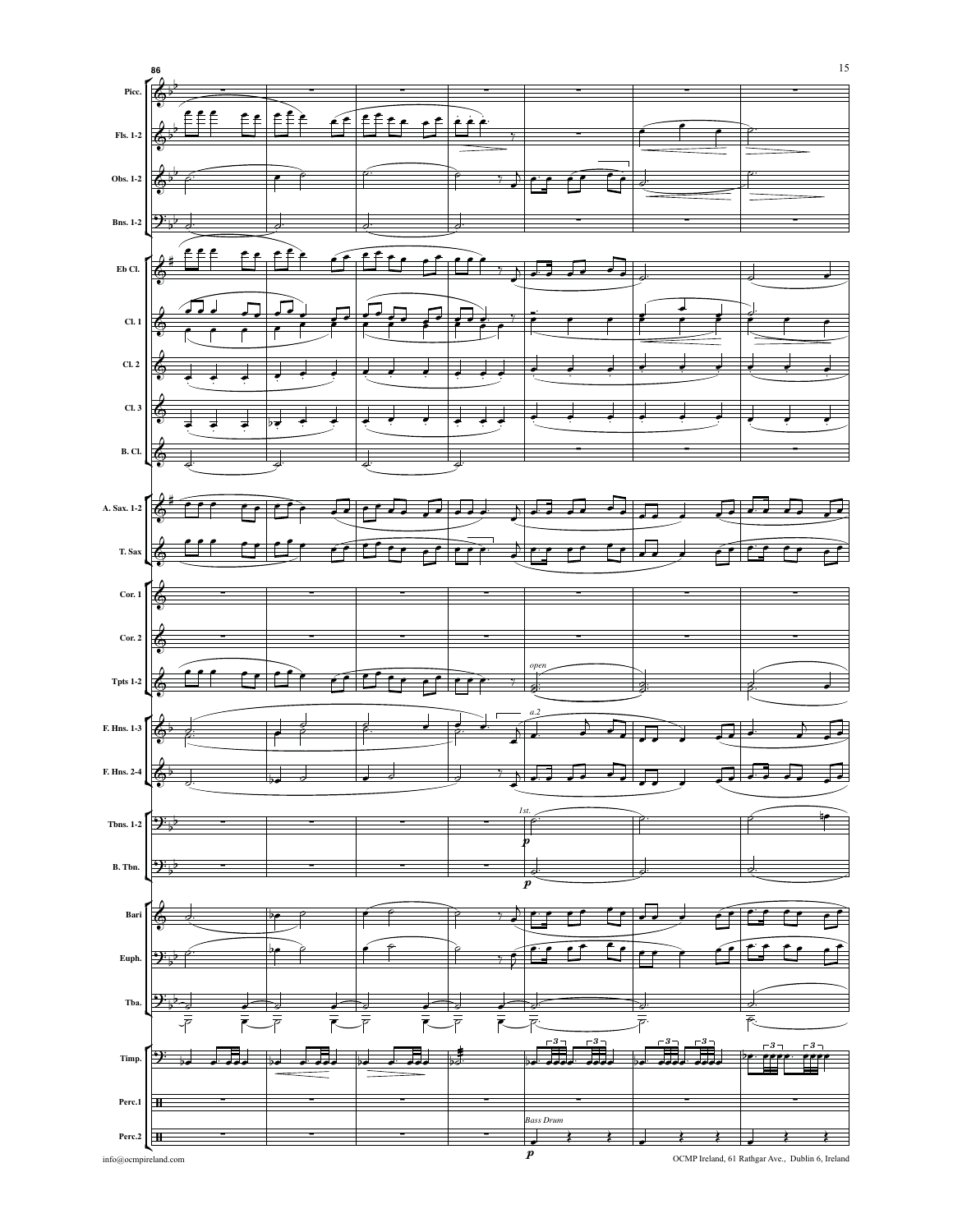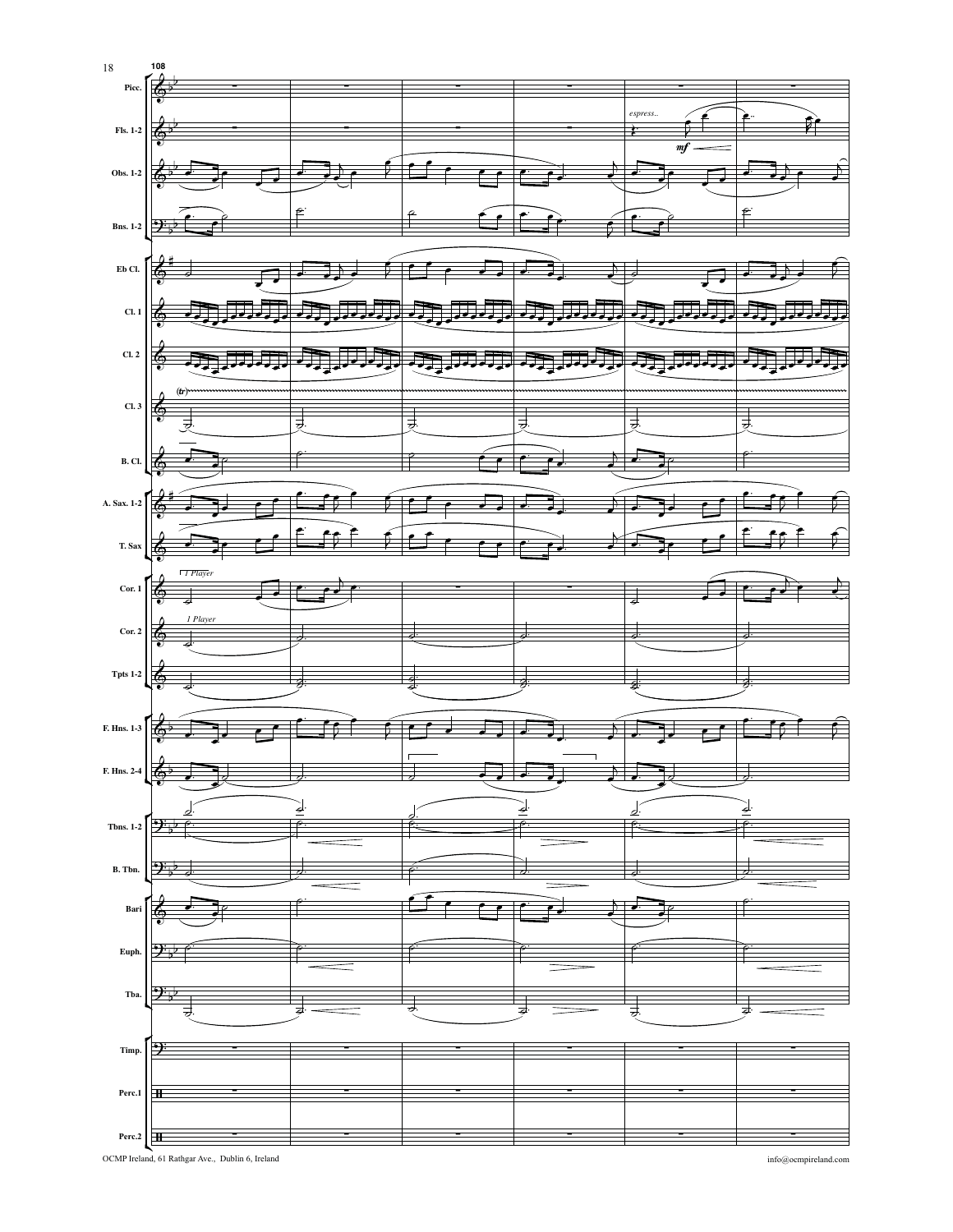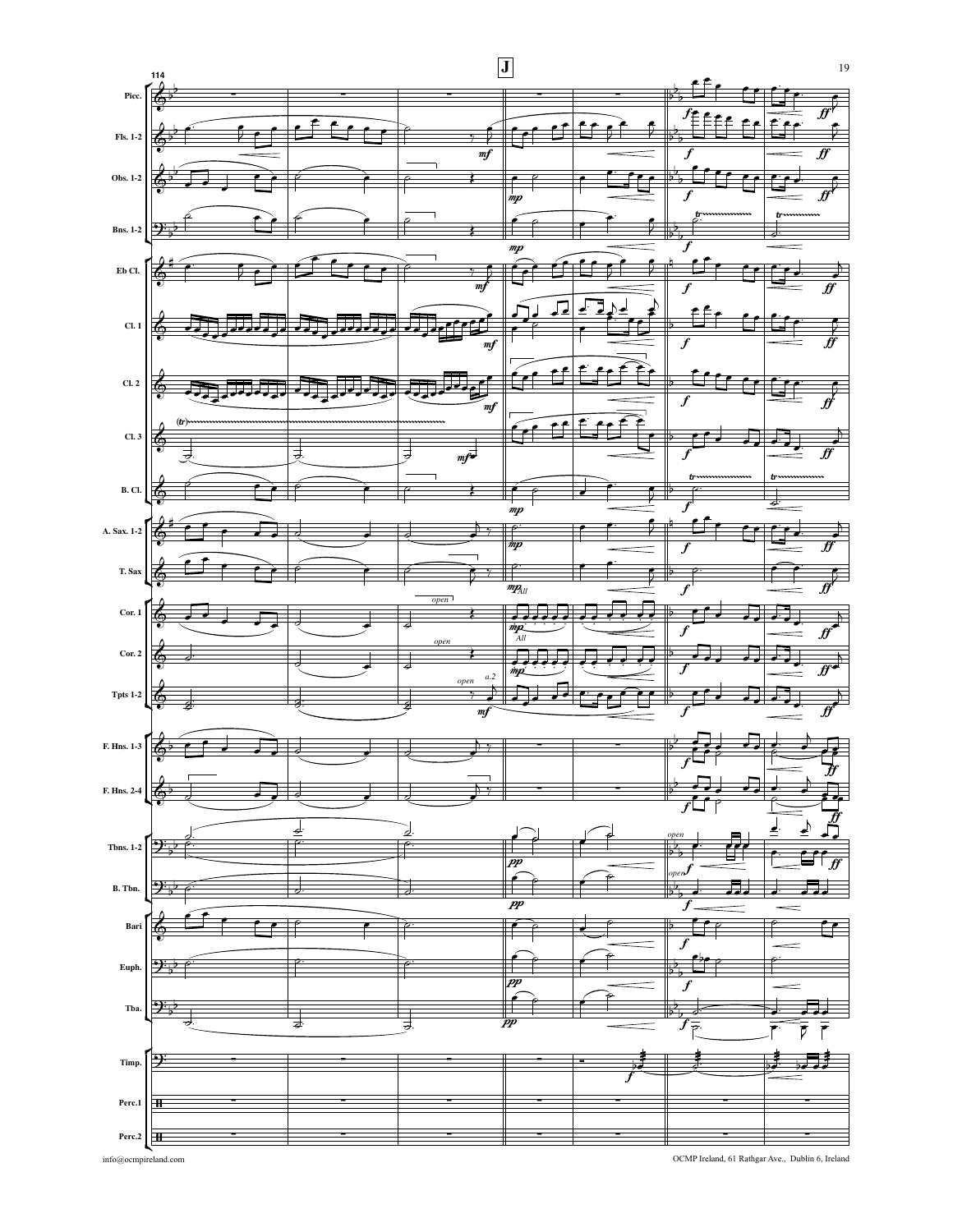

 $\mathop{\mathsf{info}}\nolimits @ \mathop{\mathsf{compireland.com}}$ 

OCMP Ireland, 61 Rathgar Ave., Dublin 6, Ireland